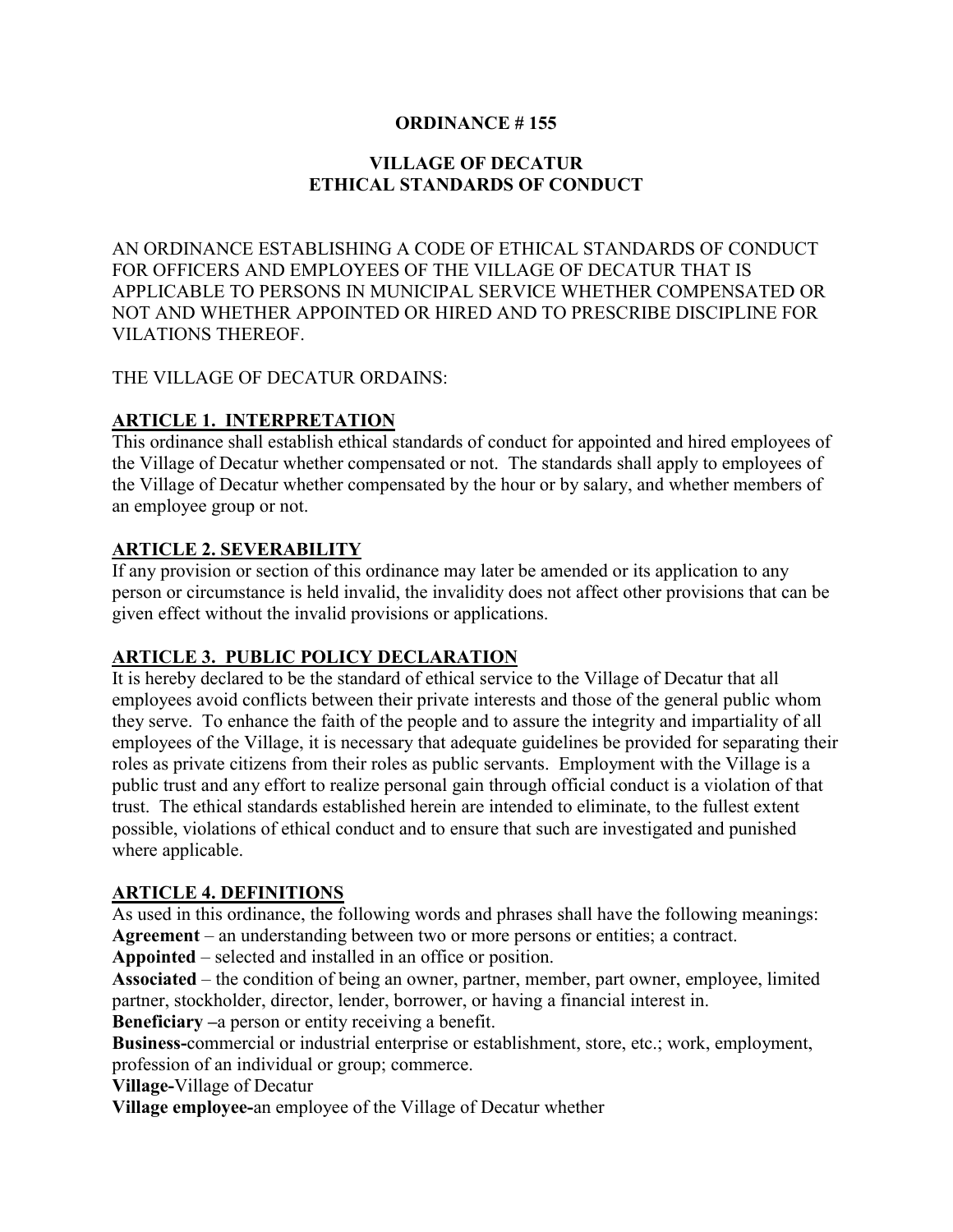**Village funds**– any funds, money, or monetary rights owned by the Village, or under Village control in a fiduciary or representative capacity.

**Village officer** – an officer of the Village of Decatur; someone holding an official position of authority with the Village; e.g. the Village Manager, Village Clerk, Village Treasurer, the Director of Public works, Chief of Police, etc. whether the position is appointive, administrative, contracted or hired and whether compensated as established by Village Ordinance which involves the exercise of a public power, trust or duty. This does not include a volunteer not appointed to office.

**Village personnel** – individuals working for the Village of Decatur as employees for wages, salary or other agreed benefits.

**Village Property** – anything tangible or intangible including rights, owned by the Village or under the control of the Village in fiduciary or representative capacity.

Compensation – money, property, thing of value or benefit conferred upon or received by any person or sought for any person in return for services rendered for or to be rendered to himself/herself or another.

**Conflict of interest** – an interest that competes with or is adverse to a legitimate interest of the Village.

**Compensation** – money, property, thing of value or benefit conferred upon or received by any person or sought for any person in return for services rendered for or to be rendered to himself/herself or another.

**Conflict of interest** – an interest that competes with or is adverse to a legitimate interest of the Village.

**Consideration** – something given or promised in exchange for something else, tangible or intangible, including promises.

**Contracts** – agreements or mutual understandings supported by present or future consideration **Contribution** – money or aid given another.

**Council** – the Village council of the Village of Decatur.

**Decision making** – exercising public power to adopt laws, regulations or standards, render decisions, establish policy, determine questions of discretion.

**During the course of Village business** – while planning, working on, reporting on, or carrying out the affairs of the Village whether for compensation or not.

**Duty of due care** – exercising power, trust, authority or decision making as any prudent person would exercise; not acting on a direct conflict of interest or a potential conflict of interest to self benefit or the benefit of another.

**Employee** – a person working for the Village for wages, salary, or other benefits and under the control and supervision of the Village as to hours, work standards, and rules of work, etc. **Exchange** – to give in return.

**Expectation** – looking forward to something; a looking forward as due.

**Favor** – an unfair partiality; an obliging act; to be partial to, to support; advocate; to help.

**Financial gain** – increase in monetary or material wealth or earnings.

**Gain** – an increase in power, advantage, wealth, possessions, earnings.

**Gift** – something given without recompense.

**Immediate family** – spouse, child or step child, mother, father, step-parents, grandparents, step grandparents, brothers, sisters, step-brothers or sisters, or in-laws of any kind.

**Influence** – the power of persons or things to influence others.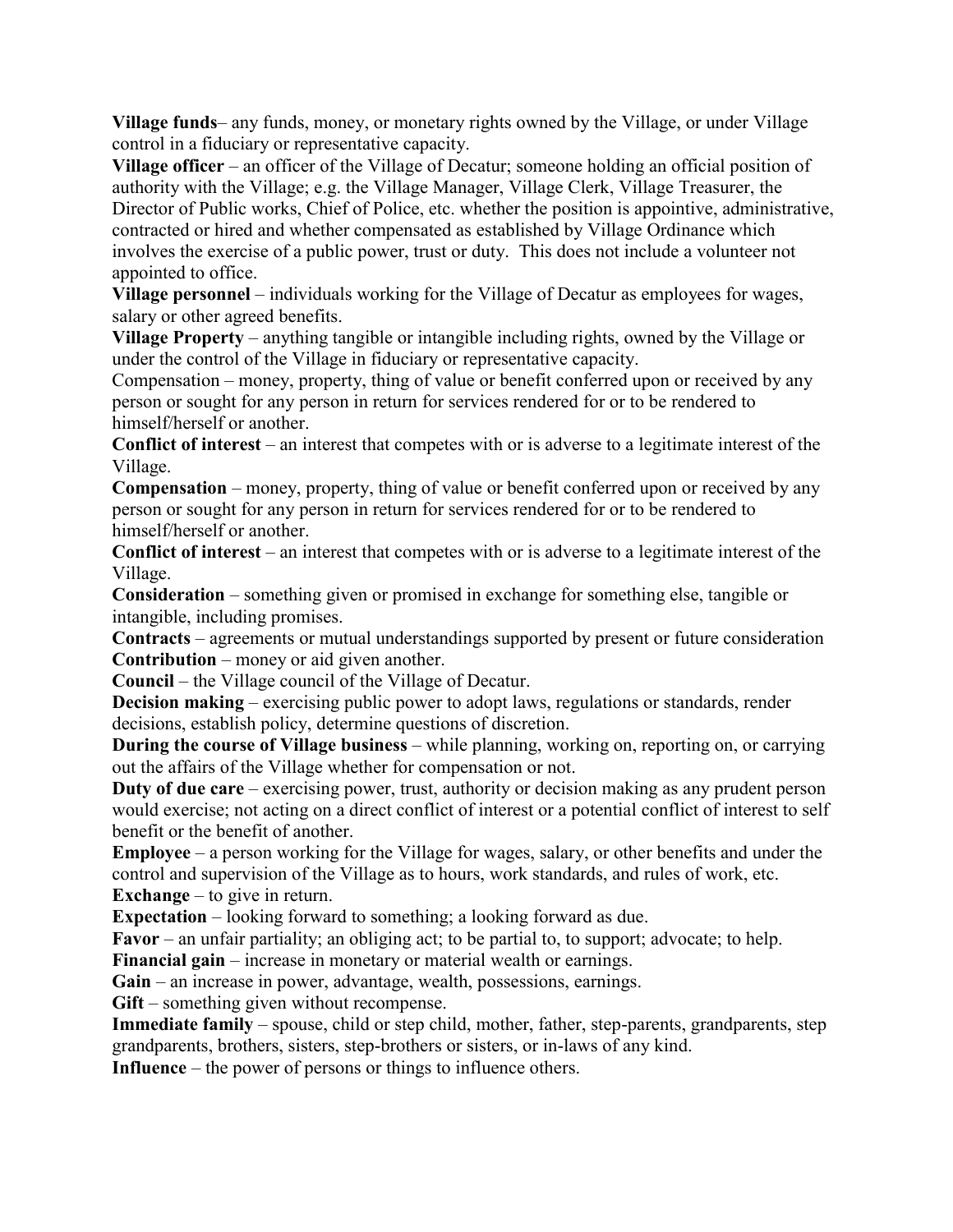**Interfere** – to come between for some purpose; meddle; attempt to determine course or outcome without authority or legitimate purpose.

**Member** – any of the persons constituting an organization or group.

**Moral turpitude** – an act of baseness; vileness or depravity; conduct contrary to honesty, justice or good morals.

**Officer** – a person holding appointive office in the Village as may be described by ordinance but not a volunteer who is not appointed to a position.

**Official conduct** – action or inaction by an officer or employee acting on behalf of the Village. **Official duty/Official action** – a decision, action, recommendation, approval, disapproval or other action or failure to action which involves the use of power, trust, decision making, or authority, or with moral turpitude.

**Other persons/anyone else** – member of one's immediate family or individual persons, or businesses, entities, associations, or groups.

**Personal gain** – advantage or increase in wealth, possessions, power or other benefits for an individual or on behalf of another individual.

**Potential conflict of interest** – a situation whereby the interests of the Village and the interests of someone else will, may, or might become in conflict in the ordinary course of events.

**Promise** – an agreement to do or not do something.

**Reward** – something given for something done.

**Rules of ethical conduct** – the provisions of this ordinance.

**Solicit** – to ask or seek; often earnestly; to entice another to do something.

### ARTICLE 5. STANDARDS OF CONDUCT

The Village's integrity rests solidly on the foundation of several general rules of ethical behavior. These rules form fundamental values to be understood and honored by all.

## **1. Principles**

The Village expects its officers and employees to be honest, and to treat the position that hey hold with dignity and respect. Each office of the Village carries responsibilities and obligations which must be met in order to continue to maintain the public's confidence. The public's safety, well being and confidence are of paramount importance while serving as public officials.

## **2. Honesty**

The Village expects its officers and employees to not misrepresent situations, to not steal from the Village, nor falsify records, or misuse Village property, equipment, supplies or assets for personal gain, or for the gain or benefit of others.

# **3. Fairness**

The Village expects its officers and employees to treat each other and those we serve with integrity, professionalism, and fairness.

## **4. Perception**

The Village expects its officers and employees to understand that even the appearance of impropriety is damaging to the mission of the Village.

# **5. Direction and Suggestion**

The Village expects its officers and employees to understand that no improper action is made proper because a higher officer or employee might have directed or suggested such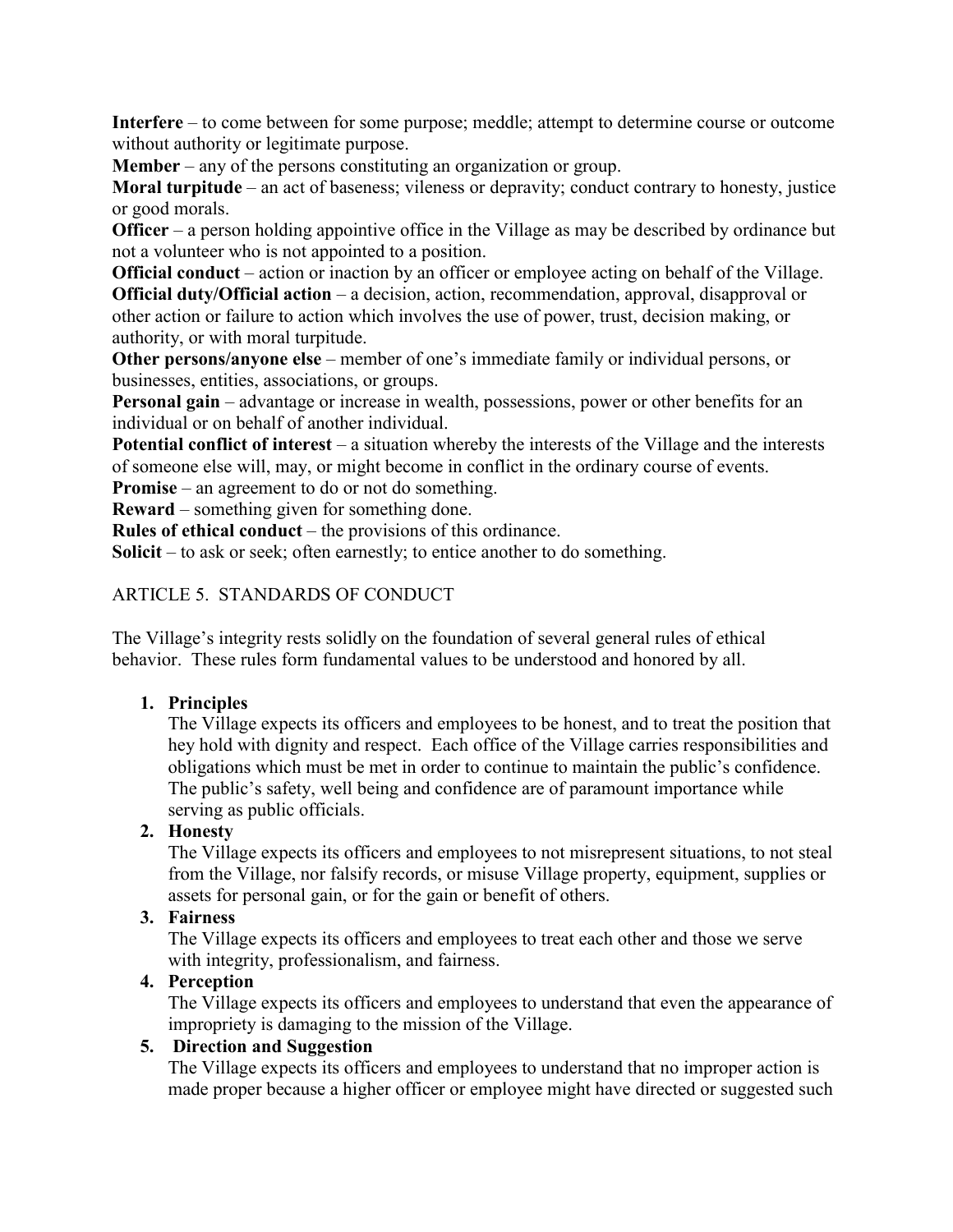action. Employees should report what they believe to be an improper order to the Village Manager. If such order was given by the Village Manager, then the employee is to discuss the matter with the Village Attorney.

6. Recognizing that there are times when Village officers and employees confront situations where there are two or more legitimate points of view, where there is no clear right or wrong answer, and the past practices have given way to new practices; it is in these situations the Village expects its officers and employees to discuss such actions with the Village Manager and/or the Village Attorney before taking action or making such decisions.

# **ARTICLE 6. PROHIBITED ACTS**

The following acts, actions, inactions, and attempted acts constitute a violation of the ethical standards of conduct for Village officers and employees. These include but are not necessarily limited to these specific references but, rather, are intended as providing examples of actions and inactions that are prohibited by this ordinance.

## **1. Gratuities**

No Village officer or employee of the Village shall solicit, accept or receive, directly or indirectly, any gift, whether in the form of money, service, loan, travel, entertainment, hospitality, thing or promise, or in any other form, under circumstances in which it can reasonably be inferred that the gift is intended to influence him or her in the performance of their official duty/duties or is intended as a reward for any official action on their part.

## **2. Preferential treatment**

No Village officer or employee of the Village shall use or attempt to use their official position to unreasonably secure, request or grant, any privileges, exemptions, advantages, contracts, or preferential treatment for themselves or others.

## **3. Use of Information**

- A) No Village officer or employee of the Village who acquires information in the course of their official duties, which information by law or policy is not available at the time to the general public, shall use such information to further the private interests of themselves or anyone else.
- B) No Village officer or employee of the Village shall obtain or use Village records, documents, communications, or other written or electronic records of the Village or those under the control of the Village to further the private interests of themselves or anyone else.
- C) No Village officer or employee of the Village shall use their position to obtain information or records, which information or records by law or policy are not available at the time to the general public without requesting such information or records through the methods granted by the freedom of Information Act.

## **4. Full Disclosure**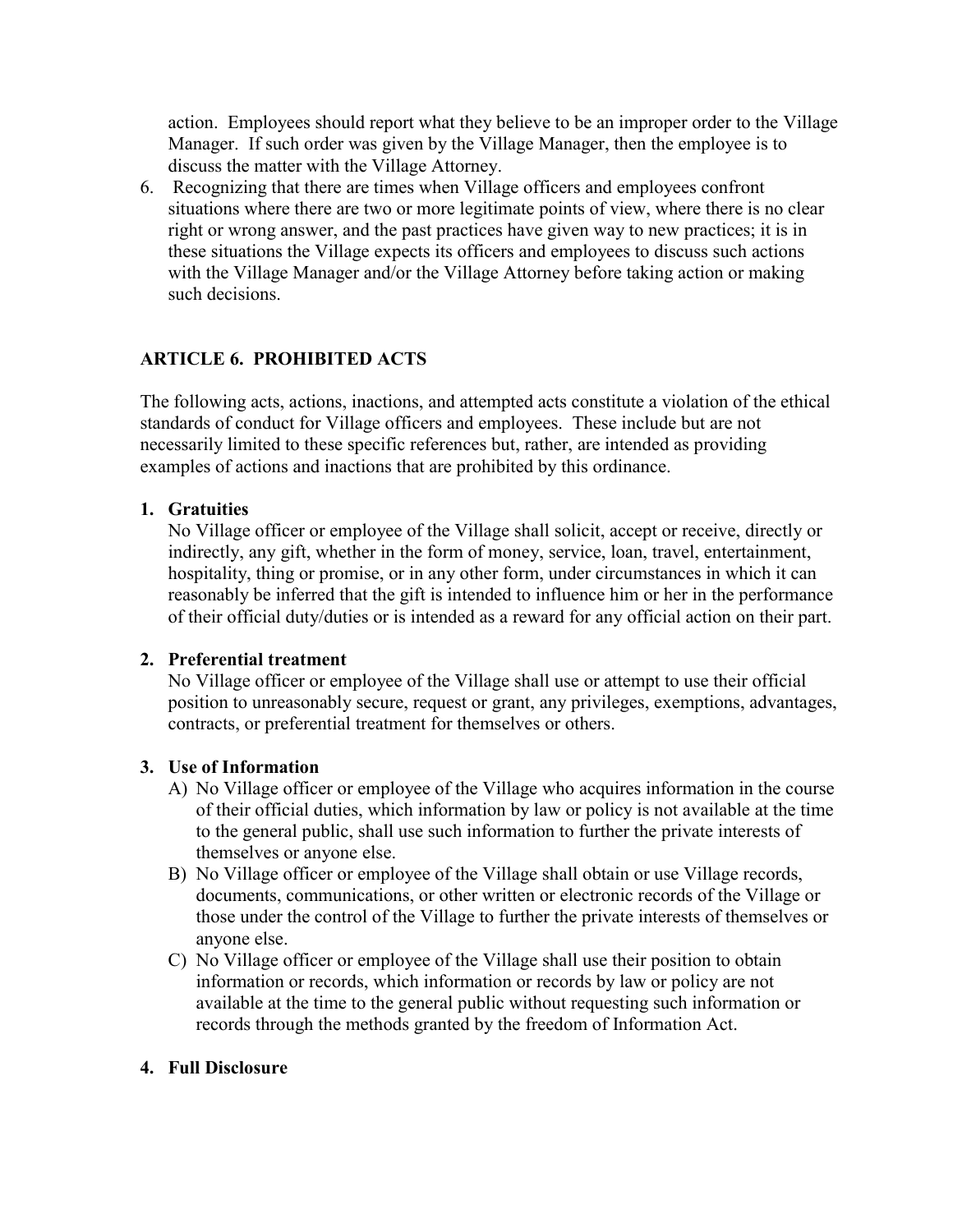No Village officer or employee of the Village shall participate, as an agent or representative of the Village, in recommending or otherwise acting upon any matter in which he or she has a direct or indirect interest without disclosing the full nature and extent of their interest. Such a disclosure must be made before the time to perform their duty or concurrently with that performance. If the officer or employee is a member of a decision making or advisory body, the disclosure must be made to the Chairman and other members of the body on the official record. Otherwise, a disclosure would be appropriately addressed by an appointed officer or employee to the supervisory head of the organization, or by an elected officer to the general public.

### **5. Use of Village Property**

No Village officer or employee of the Village shall, directly or indirectly, make use of or permit others to make use of Village property, equipment, vehicles, or supplies of any kind for purely personal gain.

### **6. Nepotism**

The Village shall avoid hiring individuals who have a close relation to members of the Village Council, Village Manager, and/or other supervisory personnel. Exceptions can be made if it can be shown that it is in the best interest of the Village to hire such individual. The individual would not be hired until supervision, performance appraisals, and other areas of potential conflicts of interest were sufficiently resolved.

## **7. Other Prohibited Conduct**

No village officer or employee of the Village shall engage in any of the practices described below in list form. The following acts, actions, inactions, and attempted acts and actions constitute a violation of the ethical standards of conduct for Village officers and employees. These include but are not necessarily limited to these specific references but, rather, are intended as providing examples of actions and inactions that are prohibited by this ordinance and labor agreements. They include:

- 1. Impeding government efficiency or operation.
- 2. Affecting adversely the confidence of the public in the integrity of the Village.
- 3. Divulging confidential information.
- 4. Misusing Village personnel resources, property, funds or assets for personal gain or the gain of others.
- 5. Representing his or her individual opinion as that of the Village.
- 6. Violating labor agreements between the Village and its employees.
- 7. Violating policies adopted by the Village Council.
- 8. Engaging in employment or rendering services that are incompatible or in conflict with the discharge of his or her official duties.
- 9. Offering an officer or employee of the Village a gift, loan, contribution, reward or promise based on agreement, or expectation that the vote, decision making or action of the officer or employee of the Village would be influenced thereby.
- 10. Engaging in an act, actions or other conduct contrary to honesty, justice or good morals; or an act or actions of moral turpitude.
- 11. Acting on behalf of the Village or on the behalf of the Village Council when authority has not been specifically given.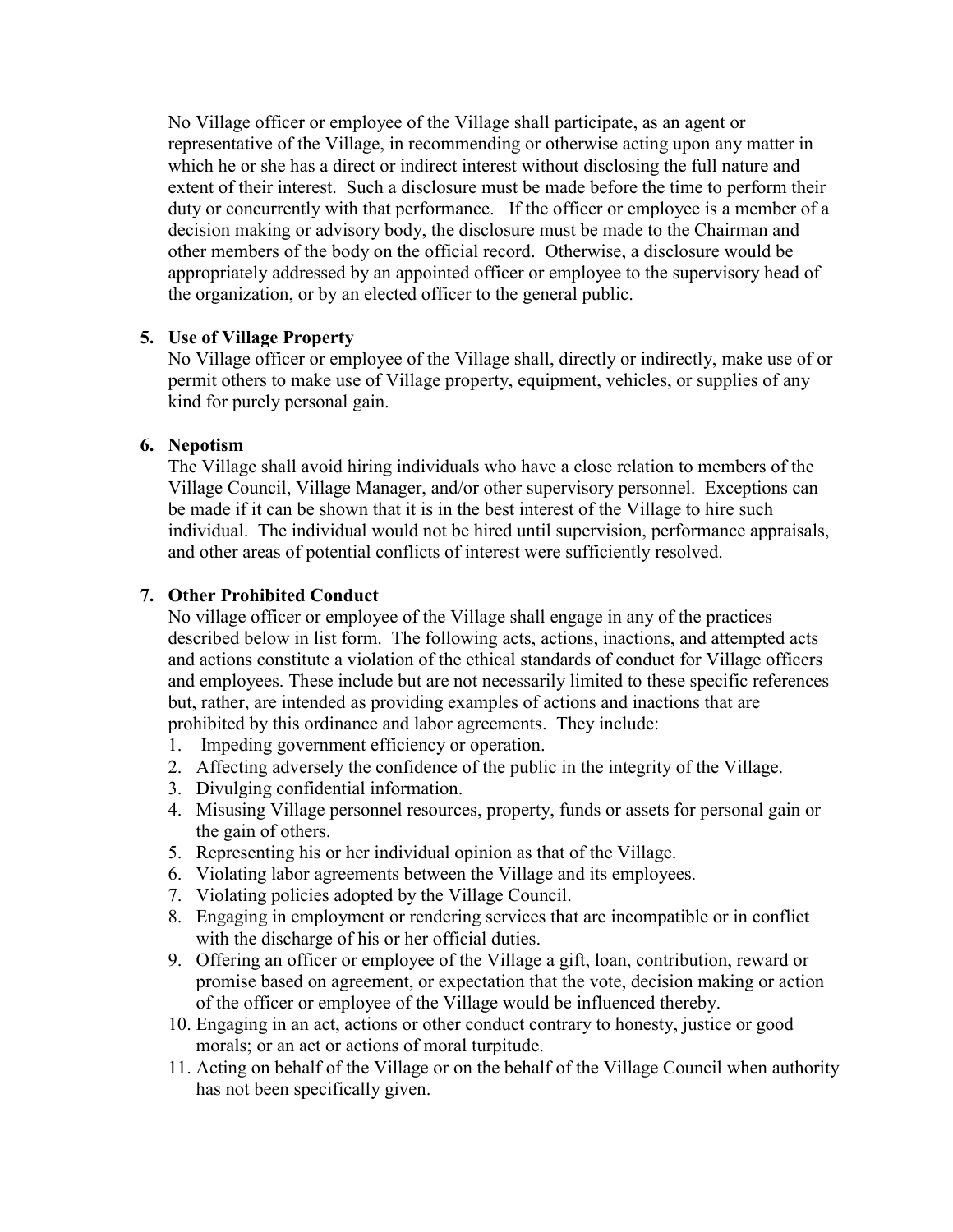- 12. Making a Village decision outside of the official channels.
- 13. Participating in decision making affecting the interest of one's business or immediate family. The decision making may include monetary decisions, labor agreements, or other family.
- 14. Missing in attendance from three consecutive regularly called meetings at which the attendance of the village officer is required and known as part of the duties of such Village officer.

### **ARTICLE 7. EXCLUSIONS**

This ordinance is not intended to cover the following.

- A) This ordinance shall not prohibit a Village officer or employee from accepting minor gifts such as meals, awards, pens, pencils, and other token items valued at \$25 or less when the gift is extended during the course of Village business and no return promise is made by the recipient.
- B) This ordinance shall not prevent any officer or employee from accepting their regular compensation.
- C) This ordinance does not prohibit the expression of views and opinions or communications of plans for future action, nor does it prohibit contributions to political parties or candidates as permitted by law.
- D) This ordinance shall not apply to a Village officer or employee, who in the course of decision making, discloses a direct or indirect conflict of interest or potential conflict of interest in any matter before the Village Council, advisory board or commission and is permitted to continue participating in the decision making.
- E) This ordinance shall not prohibit the Village Manager, Village Attorney and all law enforcement officials from exercising their usual power, control and discretion which are part of their duties.
- F) This ordinance shall not be enforced to cause any person to be favored or discriminated against because of race, gender, age, and handicap, and religion, country of origin or political affiliation.

### **ARTICLE 8. INTEGRITY, REPUTATION AND THE ABILITY TO ENFORCE STANDARDS**

Preserving the integrity of the Village of Decatur is important to all officers and employees of the Village. Fairness, honesty, evenhandedness, and sincerity, that transcend both the law and the values of individuals, are achieved by observing an overriding set of ethical standards.

Complaints of questionable actions of Village officers and employees need to be handled with the same fairness, honesty, evenhandedness and sincerity to preserve the integrity of the Village of Decatur. A Village's reputation and its overall success are securely linked. The Village of Decatur's reputation is obviously based on more than the collective reputations of its employees and officers. The Village's reputation depends on how people perceive that the Village, whatever the issue or set of circumstances, will act with integrity, preserving the integrity of the Village may result in official action to enforce and punish violations of the Ethical Standards of Conduct.